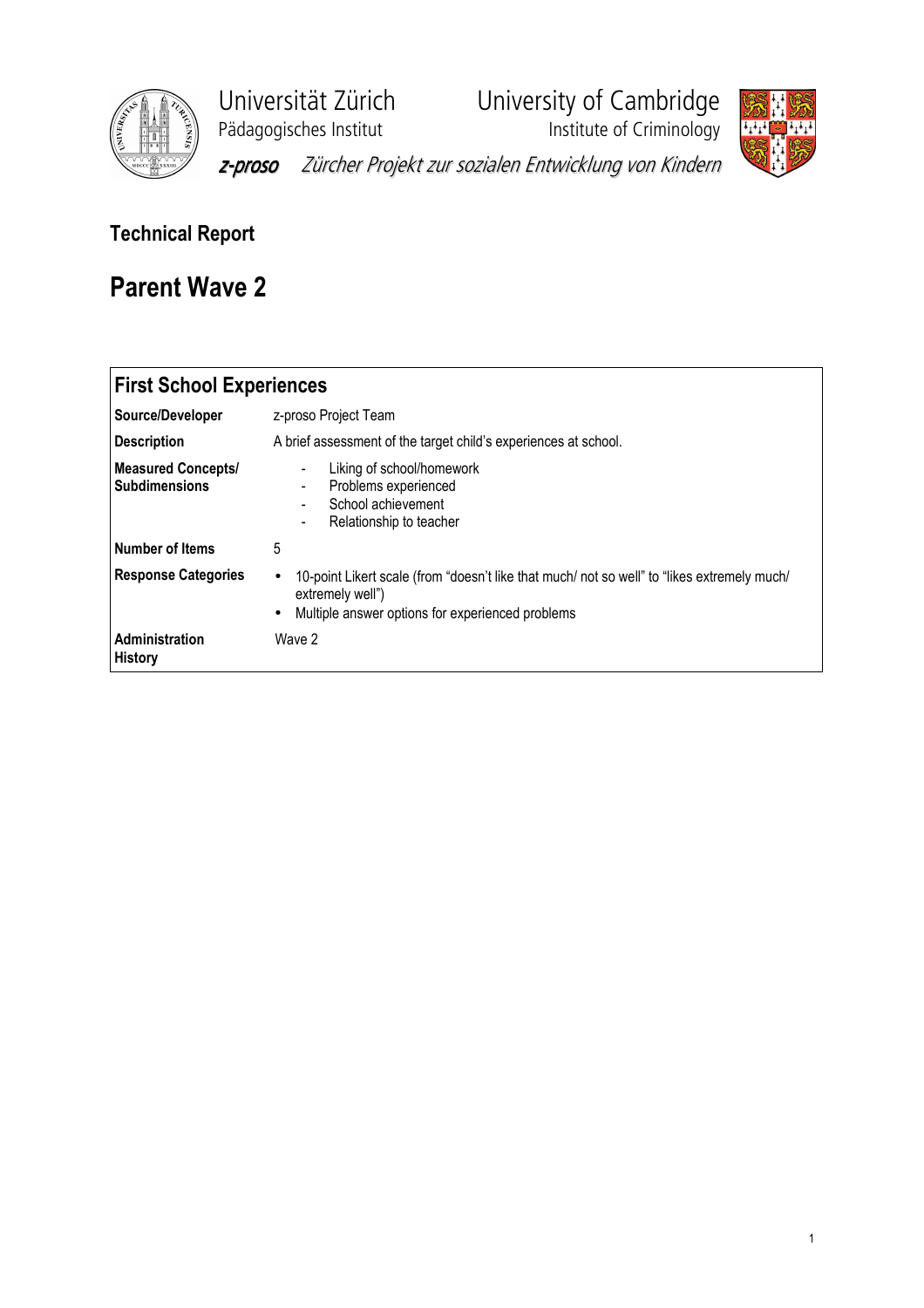| <b>Frequencies</b><br><b>Problems</b>   | Problems experienced at school |                                                                                     |                                                   |                                                      |                                                             |                   |                                                                          |       |                                                      |  |
|-----------------------------------------|--------------------------------|-------------------------------------------------------------------------------------|---------------------------------------------------|------------------------------------------------------|-------------------------------------------------------------|-------------------|--------------------------------------------------------------------------|-------|------------------------------------------------------|--|
| experiences at<br>school<br>$(P2_2015)$ | <b>Categories</b>              |                                                                                     | P2_2015_1<br>"likes everything,<br>doesn't worry" |                                                      | P2 2015 23<br>"social integration<br>(exclusion, shy, etc)" |                   | P2_2015_4<br>"afraid of school-<br>mates, on playing<br>field"           |       | P2 2015 7<br>"Doesn't get along<br>with teacher"     |  |
|                                         |                                |                                                                                     | Frequencies                                       |                                                      | Frequencies                                                 |                   | Frequencies                                                              |       | Frequencies                                          |  |
|                                         | Girls                          | N                                                                                   | 210                                               | 67                                                   |                                                             |                   | 43                                                                       | 45    |                                                      |  |
|                                         |                                | $\%$                                                                                | 48.5%                                             | 50.4%                                                |                                                             |                   | 43.9%                                                                    | 45.9% |                                                      |  |
|                                         | <b>Boys</b>                    | N                                                                                   | 223                                               | 66                                                   |                                                             |                   | 55                                                                       | 53    |                                                      |  |
|                                         |                                | $\%$                                                                                | 51.5%                                             | 49.6%                                                |                                                             |                   | 56.1%                                                                    | 54.1% |                                                      |  |
|                                         | <b>Total</b>                   | N                                                                                   | 433                                               | 133                                                  |                                                             |                   | 98                                                                       | 98    |                                                      |  |
|                                         |                                | <b>Categories</b>                                                                   |                                                   | N(% )<br><b>Problems</b><br>experienced<br>at school |                                                             | <b>Categories</b> |                                                                          |       | N(% )<br><b>Problems</b><br>experienced<br>at school |  |
|                                         | -1                             | "likes everything, doesn't worry"                                                   |                                                   | 433 (36.3%)                                          | 3                                                           |                   | "afraid on way to school"                                                |       | 44 (3.7%)                                            |  |
|                                         |                                | "social integration (exclusion,                                                     |                                                   |                                                      |                                                             |                   | " system change (settlement problems,                                    |       |                                                      |  |
|                                         | 23                             | shy, etc)"<br>"afraid of school mates, on the                                       |                                                   | 133 (11.2%)                                          | 22                                                          | $etc)$ "          |                                                                          |       | 44 (3.7%)                                            |  |
|                                         | 4                              | playing field"                                                                      |                                                   | 98 (8.2%)                                            | 14                                                          |                   | "German speaking, reading, writing"                                      |       | 30(2.5%)                                             |  |
|                                         | $\overline{7}$                 | "doesn't get along with teacher"                                                    |                                                   | 98 (8.2%)                                            | 98                                                          |                   | doesn't know/ can't remember"<br>"separation anxiety (wants to stay with |       | 26 (2.2%)                                            |  |
|                                         | 11                             | homework"                                                                           |                                                   | 85 (7.1%)                                            | 2                                                           | his/her mother"   |                                                                          |       | 25 (2.1%)                                            |  |
|                                         | 12                             | "bored, underchallenged"                                                            |                                                   | 72 (6.0%)                                            | 24                                                          |                   | "language difficulties"                                                  |       | 22 (1.8%)                                            |  |
|                                         | 5                              | "being harassed"<br>"afraid because of subjects,<br>doesn't understand, examination |                                                   | 70 (5.9%)                                            | 16                                                          | "music, drawing"  |                                                                          |       | 20 (1.7%)                                            |  |
|                                         | 8                              | stress"                                                                             |                                                   | 70 (5.9%)                                            | 13                                                          | "arithmetic"      |                                                                          |       | 17 (1.4%)                                            |  |
|                                         | 90                             | "other reasons, namely"                                                             |                                                   | 64 (5.4%)                                            | 19                                                          |                   | "getting up early, going to bed"<br>"dispute and violence at school (not |       | 13 (1.1%)                                            |  |
|                                         | 15                             | "sports, swimming"<br>"overchallenged, doesn't                                      |                                                   | 62 (5.2%)                                            | 21                                                          | involved)         |                                                                          |       | $9(0.8\%)$                                           |  |
|                                         | 9                              | understand"                                                                         |                                                   | 56 (4.7%)                                            | 99                                                          |                   | "no answer/answer refused"                                               |       | $2(0.2\%)$                                           |  |
|                                         | 6                              | "afraid of teacher"                                                                 |                                                   | 53 (4.4%)                                            | Total                                                       |                   |                                                                          |       | 1192 (100%)                                          |  |

## First School Experiences Scale- Subscale "Child Bonding/Involvement in School"

| Variable<br>Values for    | 10-point Likert scale                                                                                                                                                         |
|---------------------------|-------------------------------------------------------------------------------------------------------------------------------------------------------------------------------|
| P2 2010<br>and<br>P2_2020 | 1- does not like that much<br>2- Code 2<br>3- Code 3<br>4- rather likes<br>5- Code 5<br>6- Code 6<br>7- likes very much<br>8- Code 8<br>9- Code 9<br>10- likes extremely much |
|                           | 97- Does not apply (MISSING)<br>00 $D_{22}$ $\mu$ $\mu$ $\alpha$ $\mu$ $\beta$ $\alpha$ $\mu$ $\mu$ $\alpha$ $\alpha$ $\alpha$ $\beta$ $\alpha$ $\beta$ $\beta$ $\beta$       |

98- Don't know/ Can't remember (MISSING)

99- No answer/ Answer refused (MISSING)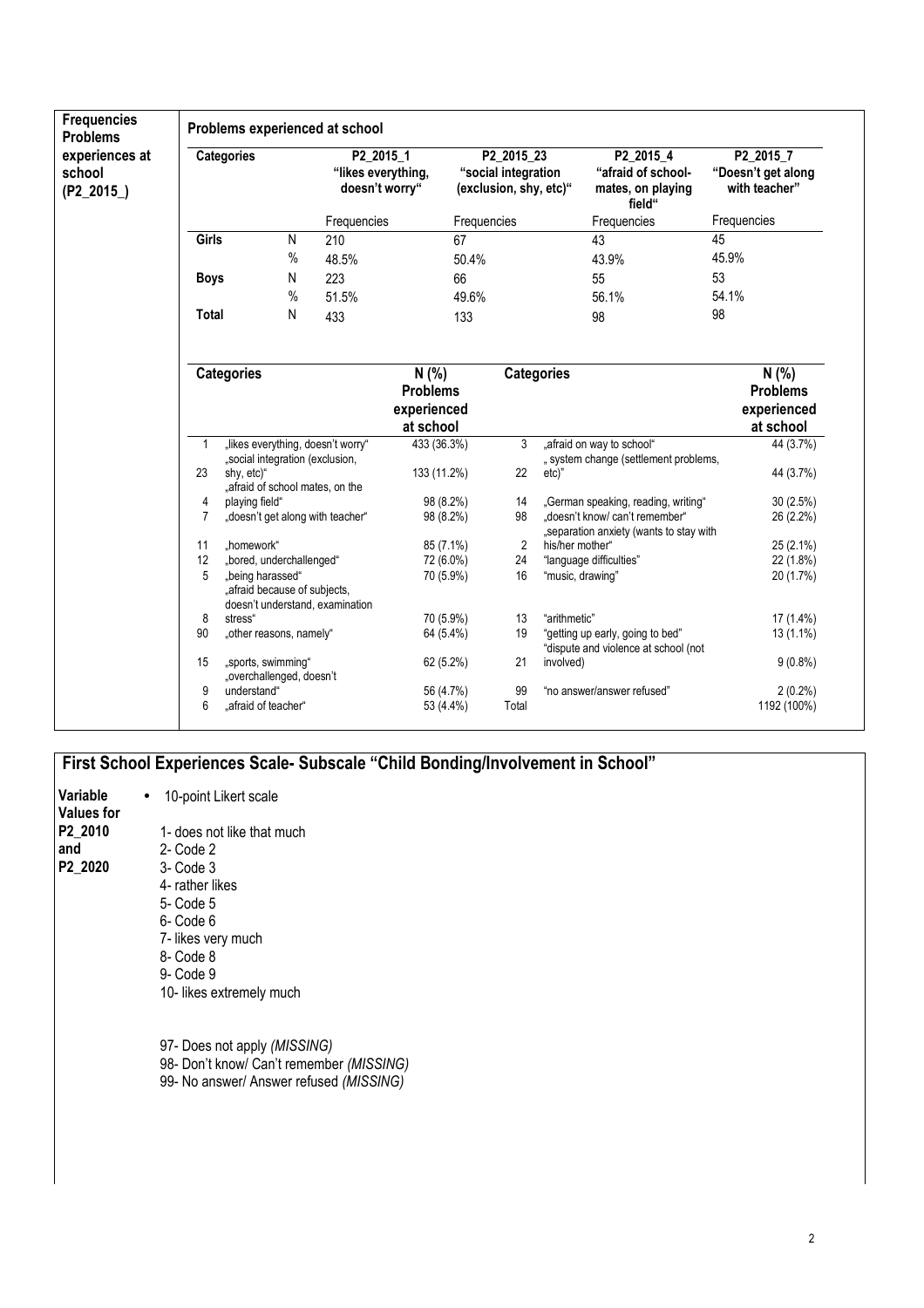Variable • 10-point Likert scale

Values for P2\_2030  $an\overline{d}$ P2\_2040

 1- not so well 2- Code 2 3- Code 3 4- rather well 5- Code 5 6- Code 6 7- very well 8- Code 8 9- Code 9 10- extremely well

97- Does not apply (MISSING)

98- Don't know/ Can't remember (MISSING)

99- No answer/ Answer refused (MISSING)

| Wording &                               |                    | Variable Name<br>Label                                       |                  |                                                                 | Wording            |              |                  |                  |                           |                                                  |                           |
|-----------------------------------------|--------------------|--------------------------------------------------------------|------------------|-----------------------------------------------------------------|--------------------|--------------|------------------|------------------|---------------------------|--------------------------------------------------|---------------------------|
| Case                                    | P2_2010            | Liking of school                                             |                  | How much would you say did like to go to school during grade 1? |                    |              |                  |                  |                           | <sup>0</sup><br>$(0.0\%)$                        |                           |
| <b>Summary</b>                          | P2 2020            | Liking of homework                                           |                  | How much does like to do his/her homework?                      |                    |              |                  |                  |                           |                                                  |                           |
|                                         | P2_2030            | School achievement                                           |                  | How well could follow the lessons during grade 1?               |                    |              |                  |                  |                           | $(1.2\%)$<br>$(0.1\%)$                           |                           |
|                                         | P2_2040            | Relationship to<br>teacher                                   |                  | How well does get along with his/her teacher?                   |                    |              |                  |                  |                           |                                                  |                           |
|                                         | Total $N = 1192$   |                                                              |                  |                                                                 |                    |              |                  |                  |                           |                                                  |                           |
| <b>Descriptive</b>                      |                    |                                                              |                  |                                                                 |                    |              |                  |                  |                           |                                                  |                           |
| <b>Statistics</b>                       | Variable<br>Name   | Label                                                        | Mean             | <b>Standard</b><br>Deviation                                    | Min.               | Max.         | <b>Skewness</b>  | Kurtosis         | Item-Scale<br>Correlation | $\alpha$ If Item<br>Removed<br>$(\alpha = .720)$ |                           |
|                                         | P2_2010            | Liking of school                                             | 7.21             | 2.27                                                            | $\mathbf{1}$       | 10           | $-640$           | $-041$           | .606                      | .598                                             |                           |
|                                         | P2_2020<br>P2_2030 | Liking of homework<br>School achievement                     | 5.94<br>7.07     | 2.52<br>2.17                                                    | 1<br>$\mathbf{1}$  | 10<br>10     | $-076$<br>$-447$ | $-790$<br>$-322$ | .492<br>.454              | .673<br>.689                                     |                           |
|                                         | P2_2040            | Relationship to<br>teacher                                   | 7.69             | 2.07<br>.217<br>$\mathbf{1}$<br>10<br>$-714$                    |                    | .493         | .668             |                  |                           |                                                  |                           |
| Sum Index                               |                    | Child Bonding/ Involvement in School Subscale (P2_schbond_c) |                  |                                                                 |                    |              |                  |                  |                           |                                                  |                           |
|                                         |                    |                                                              |                  |                                                                 |                    |              |                  |                  |                           |                                                  |                           |
|                                         |                    |                                                              |                  | <b>Standard</b>                                                 |                    |              | Skew-            |                  |                           | <b>ANOVA</b>                                     |                           |
|                                         | Group              | N                                                            | Mean             | <b>Deviation</b>                                                | Min.               | Max.         | ness             | Kurtosis         | df                        | F                                                |                           |
|                                         | Full sample        | 1,191                                                        | .000             | .740                                                            | $-2.58$            | 1.33         | $-0.308$         | $-218$           |                           |                                                  |                           |
|                                         | Gender             |                                                              |                  |                                                                 |                    |              |                  |                  | 1                         | 9.57                                             |                           |
|                                         | Girls              | 569                                                          | .069             | .735                                                            | $-2.58$            | 1.33         | $-365$           | $-075$           |                           |                                                  |                           |
|                                         | Boys               | 622                                                          | $-063$           | .740                                                            | $-2.32$            | 1.33         | $-261$           | $-310$           |                           |                                                  |                           |
|                                         | Treatment          |                                                              |                  |                                                                 |                    |              |                  |                  | 3                         | 2.24                                             |                           |
|                                         | Control            | 318                                                          | .059             | .705                                                            | $-2.11$            | 1.33         | $-353$           | $-254$           |                           |                                                  |                           |
|                                         | Triple P           | 283                                                          | .043             | .752                                                            | $-2.21$            | 1.33         | $-225$           | $-374$           |                           |                                                  |                           |
|                                         | PATHS              | 334                                                          | $-029$           | .724                                                            | $-1.98$            | 1.33         | $-182$           | $-403$           |                           |                                                  |                           |
|                                         | Combination        | 256                                                          | $-083$           | .785                                                            | $-2.58$            | 1.33         | $-442$           | .030             |                           |                                                  |                           |
|                                         | Language           |                                                              |                  |                                                                 |                    |              |                  |                  | 8                         | 11.00                                            |                           |
|                                         | German             | 799                                                          | $-066$           | .706                                                            | $-2.21$            | 1.33         | $-239$           | $-265$           |                           |                                                  |                           |
|                                         | Albanian           | 69                                                           | .167             | .662                                                            | $-1.53$            | 1.33         | $-470$           | $-184$           |                           |                                                  |                           |
|                                         | Bos./Cro./ Serb.   | 85                                                           | .446             | .725                                                            | $-1.33$            | 1.33         | $-589$           | $-634$           |                           |                                                  |                           |
|                                         | English            | 18                                                           | .179             | .600                                                            | $-0.88$            | 1.33         | .219             | $-326$           |                           |                                                  |                           |
|                                         | Italian            | 17                                                           | .097             | .844                                                            | $-1.28$            | 1.33         | .090             | $-1.22$          |                           |                                                  | p<br>.002<br>.082<br>.000 |
|                                         | Portuguese         | 70                                                           | $-153$           | .815                                                            | $-2.58$            | 1.33         | $-614$           | .687             |                           |                                                  |                           |
| <b>Descriptive</b><br><b>Statistics</b> | Spanish<br>Tamil   | 46<br>48                                                     | $-0.076$<br>.561 | .874<br>.604                                                    | $-2.32$<br>$-1.13$ | 1.33<br>1.33 | $-668$<br>$-536$ | $-252$<br>$-281$ |                           |                                                  |                           |

Comments:

1) All the variables have been standardized due to different response categories. The scale has been constructed by taking the average of all the four standardized variables. The maximum number of missing values allowed was 1.

2) The results of the ANOVA are significant for the gender groups ( $F(1,1189)$  =9.57,  $p<0.01$ ) and the language groups ( $F(8,1182)$  =11.00,